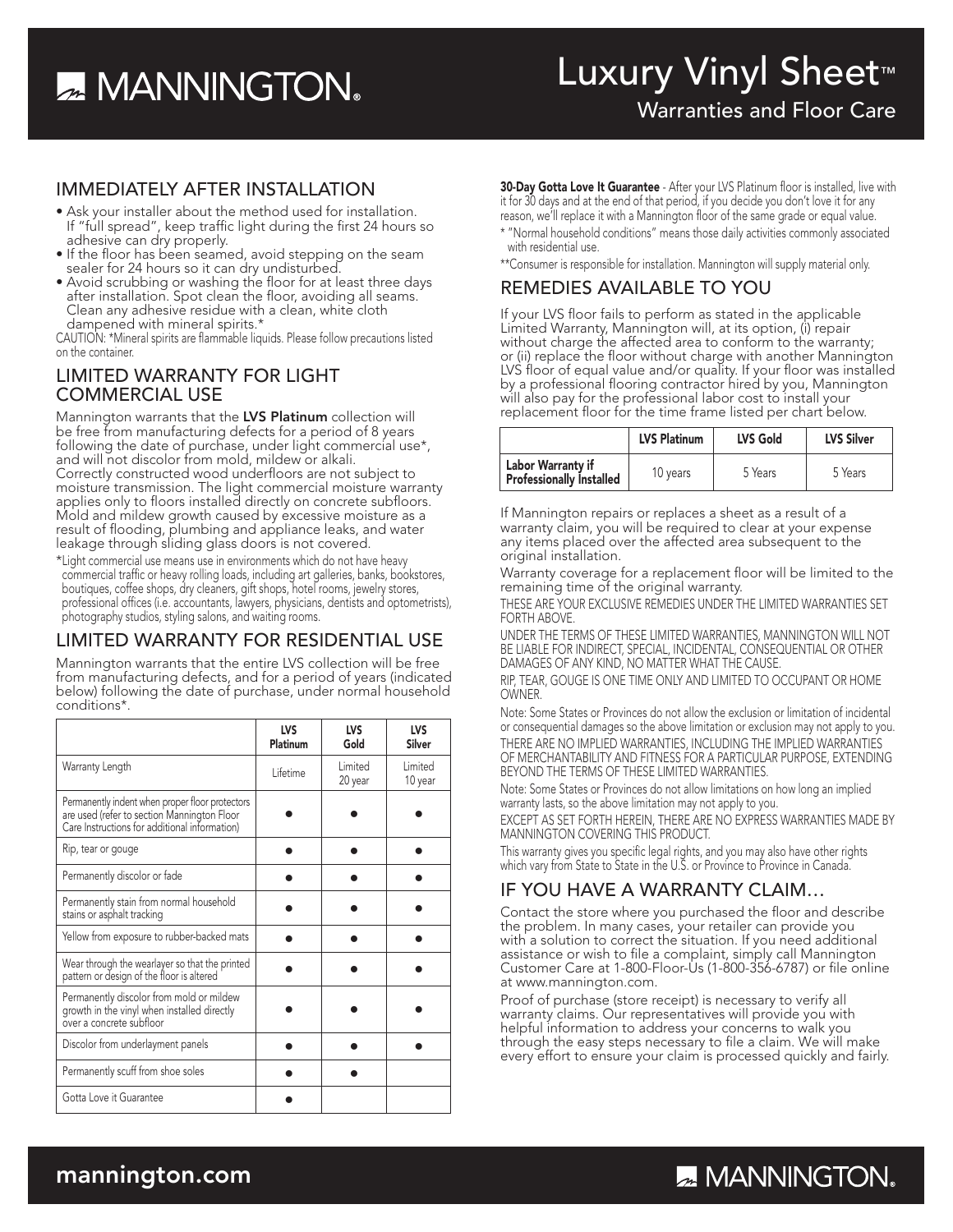You may write to us at: Mannington Mills, Inc. Attn: Customer Care P.O. Box 30 Salem, NJ 08079 Email: service@mannington.com

For your reference, fill in the following information and keep this sheet handy:

Pattern Number:

Purchase Date:

Retailer where you purchased your Mannington LVS Floor:

Store Phone Number:

### LIMITED WARRANTY EXCLUSIONS AND CONDITIONS

• Mannington's Limited Warranties apply only to floors purchased after April 14, 2019. Proof of purchase is necessary to verify all warranty claims.

\_\_\_\_\_\_\_\_\_\_\_\_\_\_\_\_\_\_\_\_\_\_\_\_\_\_\_\_\_\_\_\_\_\_\_\_\_\_\_\_\_\_\_\_\_\_\_\_\_\_\_\_\_\_\_\_\_

- The Limited Warranties do not apply to "seconds" or "mill trial" grade products.
- The Limited Warranties apply to residential use only and do not cover any commercial use.
- The Limited Warranties apply only to the original purchaser and the original installation site, and are not transferable.
- The Limited Warranties do not cover conditions or defects caused by improper installation, the use of improper adhesives or seam sealers, inadequate sub-flooring or improper sub-floor preparation. This warranty does not cover labor costs on non-professionally installed floors or on floors installed with obvious visible defects. Be sure to discuss installation matters with your installer.
- The Limited Warranties do not cover construction related damage.
- The Limited Warranties do not cover conditions caused by improper use or maintenance, such as:
- loss of gloss or build-up of dulling film due to lack of maintenance or improper maintenance.
- damage resulting from failure to follow floor care instructions.
- scuffs, scratches, cuts, or damage or discoloration from carpet dyes, fertilizer or other chemicals.
- damage caused by burns, flooding, fires and other accidents.
- damage caused by abuse (i.e. dragging appliances, heavy or sharp objects across the floor without proper protection).
- damage caused by vacuum cleaner beater bars or caster wheels.
- use of mats that are labeled "non-staining."
- Support furniture with wide-bearing, non-staining floor protectors. The protectors should be at least one inch in diameter, made of non-pigmented hard plastic, and rest flat on the floor. Nonstaining felt protectors are also acceptable. Make sure any metal protectors are rust-proof. Replace your narrow dome furniture rests with wide-bearing ones.
- The Limited Warranties do not cover variations of color, shade or texture of the floor you purchase from those shown on samples or photographs.
- The Limited Warranties do not cover discoloration from mold or mildew growth in the vinyl caused by excessive moisture resulting from flooding, leaking plumbing or appliances, water entering through sliding glass doors or similar conditions.
- If your floor is replaced because of discoloration or staining from underlayment panels, mold or mildew growth or asphalt tracking, the replacement floor will not be warranted against future discoloration or staining.

### RFCI STAND ALONE STATEMENT REGARDING MOLD AND MILDEW

Issues concerning mold and mildew are gaining increased attention from both residential and commercial property owners, as well as the public at large. In virtually all situations, if there is a mold issue, there is an excessive moisture issue. In order to prevent, control, or remediate mold and mildew, one must first identify, evaluate and eliminate the source of excessive moisture.

Prior to removing an existing floor following the RFCI Recommended Work Practices for Removal of Resilient Coverings (unless state or local law requires other measures) or installing a new floor, if there are visible indications of mold or mildew or the presence of a strong musty odor in the area where the flooring is to be removed or installed, the source of the problem should be identified and corrected before proceeding with the flooring work. Visible signs of mold or mildew, such as discoloration, can indicate the presence of mold or mildew on the subfloor, on the underlayment, on the back of the flooring and sometimes on the floor surface. If mold or mildew is discovered during the removal or installation of flooring, all flooring work should stop until the mold or mildew problem (and any related moisture problem) has been addressed. Before installing the new flooring, make sure the underlayment and/or subfloor is allowed to thoroughly dry and that any residual effect of excessive moisture, mold or structural damage has been corrected.

To deal with mold and mildew issues, you should refer to the U.S. Environmental Protection Agency (EPA) guidelines that address mold and mildew. Depending on the mold or mildew condition present, those remediation options range from cleanup measures using gloves and biocide to hiring a professional mold and mildew remediation contractor to address the condition. Resilient flooring, because it is relatively nonporous, allows any mold and mildew on the flooring surfaces to be easily cleaned. Remediation measures may require structural repairs such as replacing underlayment and/or subfloor contaminated with mold or mildew as a result of prolonged exposure to moisture.

The EPA mold guidelines are contained in two publications:

"A Brief Guide To Mold, Moisture and Your Home" (EPA 402-K-02- 003) and "Mold Remediation in Schools and Commercial Buildings" (EPA 402-K-01-001). Appendix B of the "Mold Remediation in Schools and Commercial Buildings" publication describes potential health effects from exposure to mold, such as allergic and asthma reactions and irritation to eyes, skin, nose and throat. These publications can be located on the EPA's website at www.epa.gov/iaq/molds/.

### MANNINGTON FLOOR CARE INSTRUCTIONS

- Use doormats outside each entrance to your home to prevent dirt, sand, grit and other substances such as oil, asphalt and driveway sealer from being tracked onto your floor.
- To minimize potential staining from asphalt tracking, we suggest you use latex-based driveway sealer on your driveway.
- Close your curtains or blinds where extreme sunlight hits the floor. A combination of heat and sunlight causes most home furnishings to fade or discolor.
- Support furniture with wide-bearing, non-staining floor protectors. The protectors should be at least one inch in diameter, made of non-pigmented hard plastic, and rest flat on the floor. Nonstaining felt protectors are also acceptable. Make sure any metal protectors are rust-proof. Replace your narrow dome furniture rests with wide-bearing ones.
- If you need to move heavy furniture and/or appliances across the floor, always use strips of wood or hardboard runways to protect the floor. Always use runways even if you have an appliance dolly, or even if the heavy objects are equipped with wheels or rollers.
- Sweep your floor regularly (at least once per week).
- Prevent stains by wiping up spills immediately.

### mannington.com